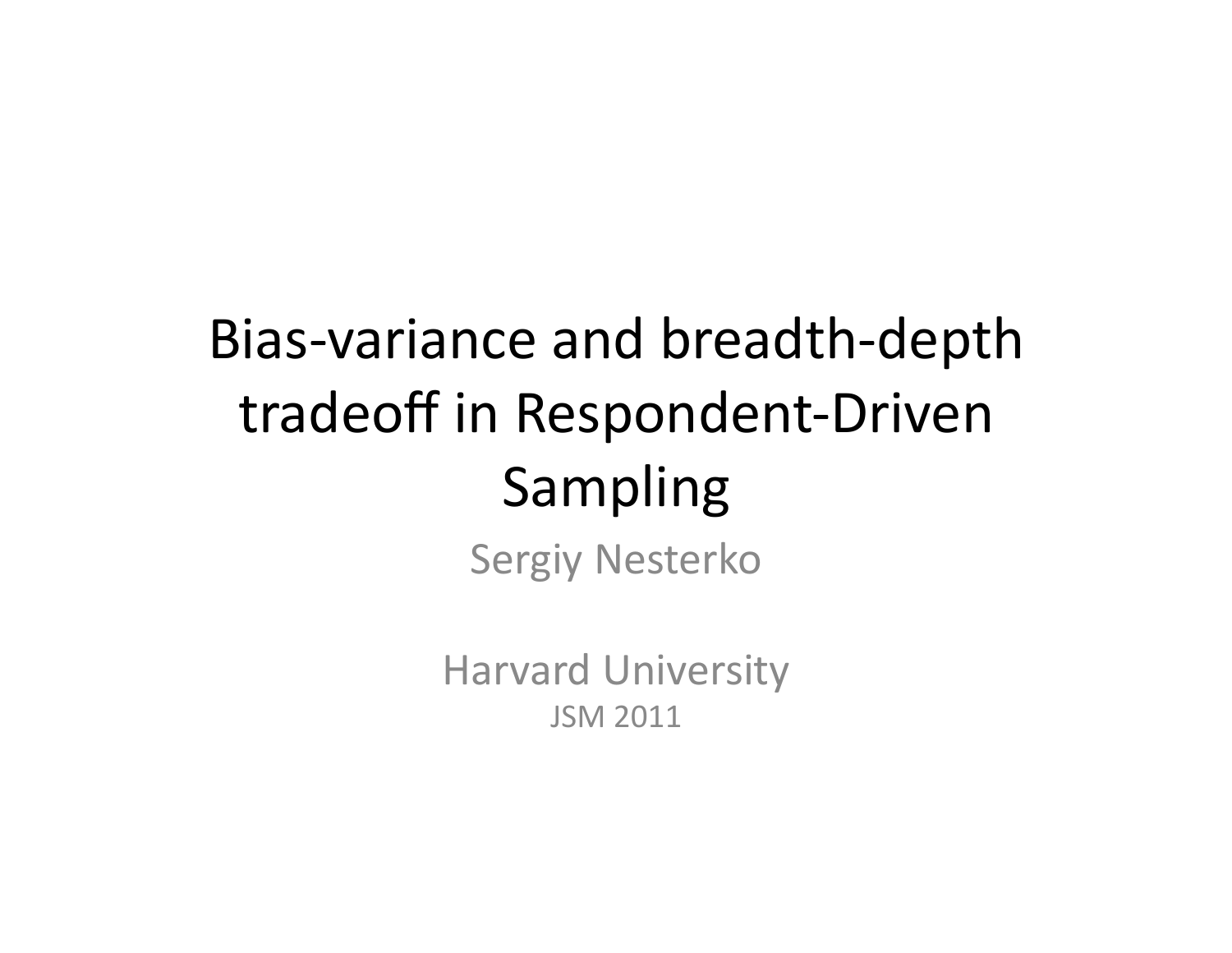### What is RDS?

- Used to collect information (income, illness status) from hard-to-reach populations (injection drug users, at high risk of HIV populations)
- Infer population mean
- Over 150 studies worldwide using RDS in 2003-2007
- How does it work?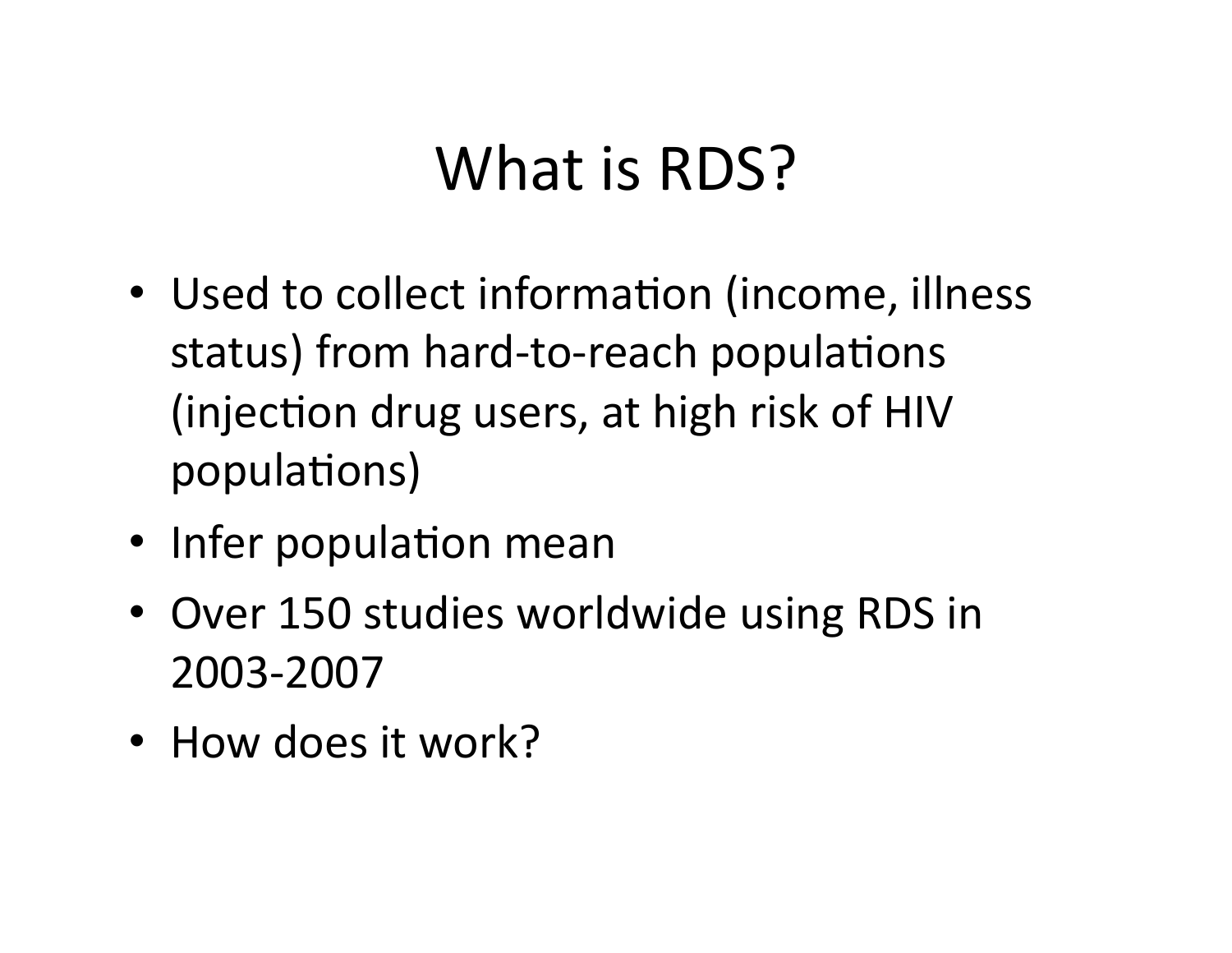

· Alternatively, go to

incontemplation.com/go/rdsdynamic2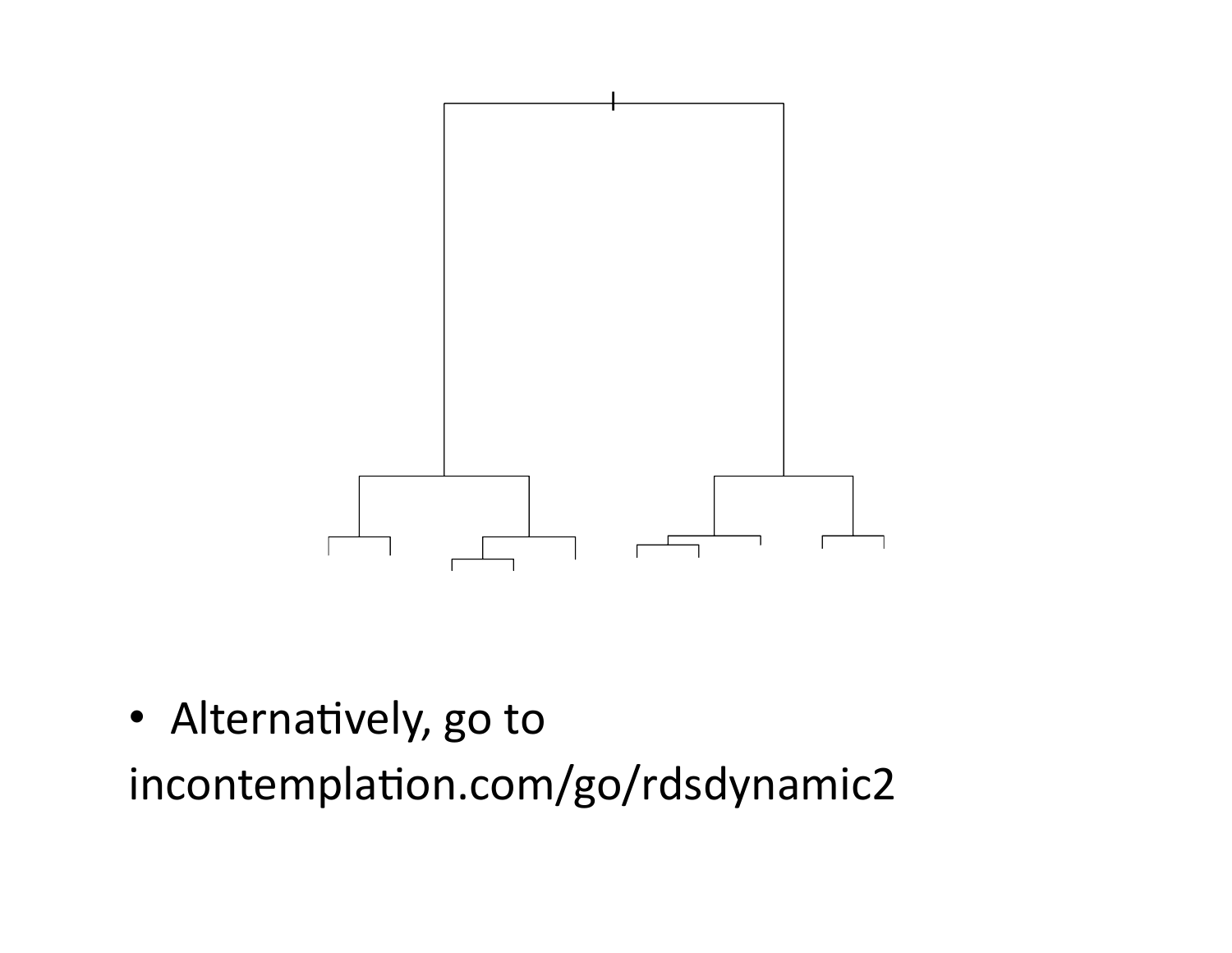#### **VH** estimator

• Current state of the art estimator, Volz-Heckathorn (2008):

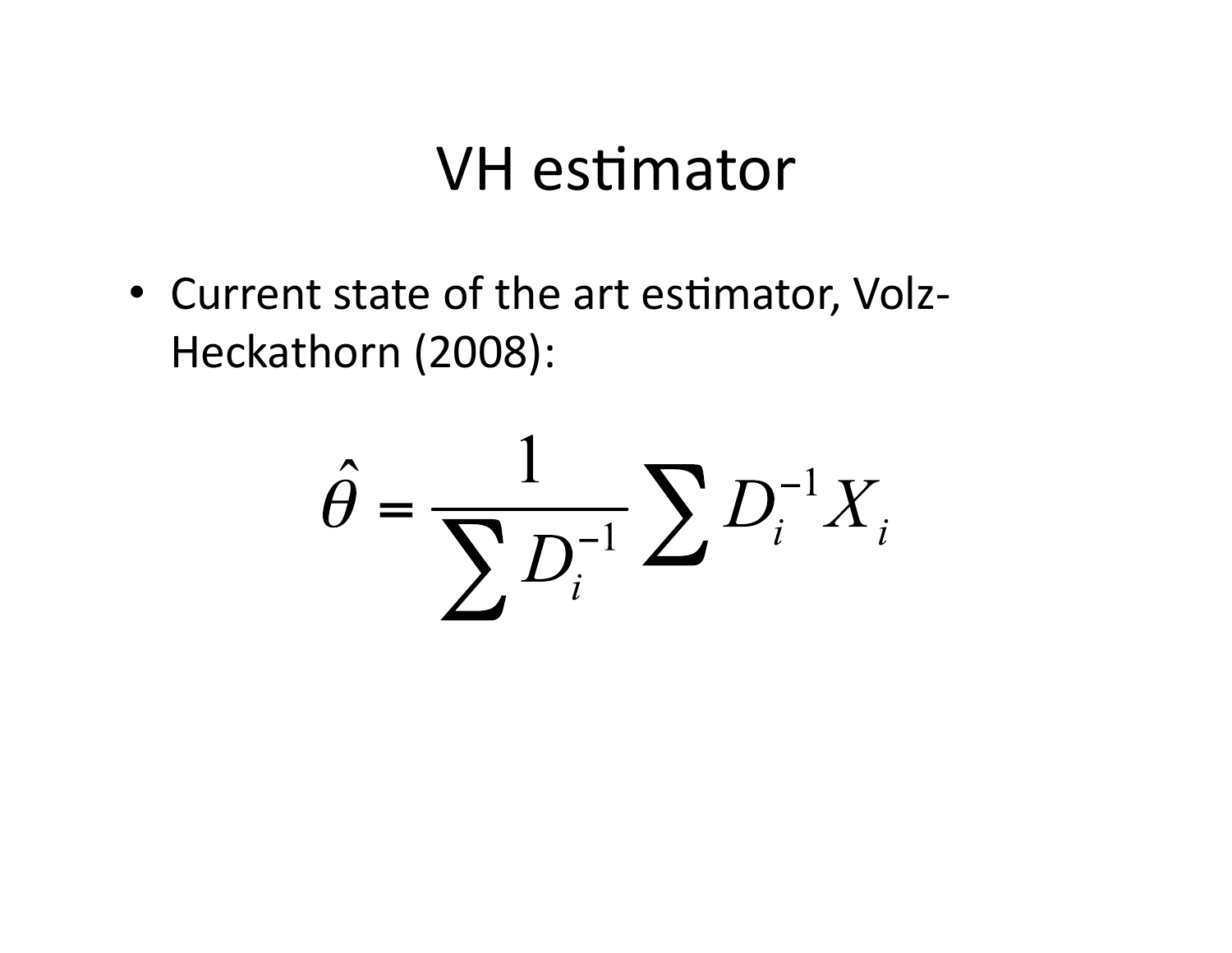#### Motivation and goals

- Conduct a simulation study
- Check relative performance of the VH and plain mean estimator in terms of bias and variance, and derive intuition as to what may drive the behavior
- Use the intuition to better inform design of studies, and theoretical work on estimation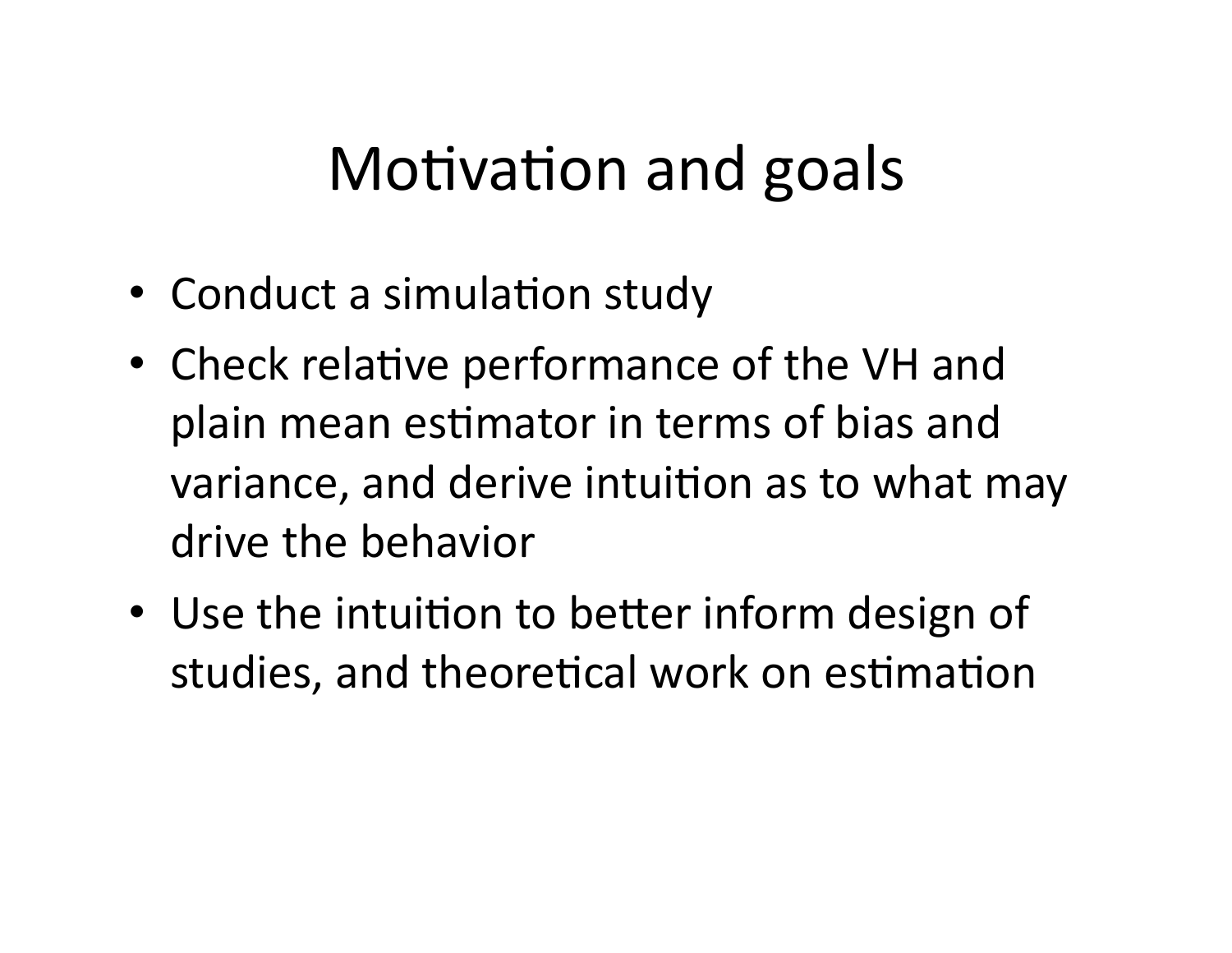#### How the simulations work

- Simulate RDS process with arguably more realistic features, for example
	- homophily
	- $-$  rich-gets-richer
- Essentially explore different types of dependence of participant referral/network structure on the quantity of interest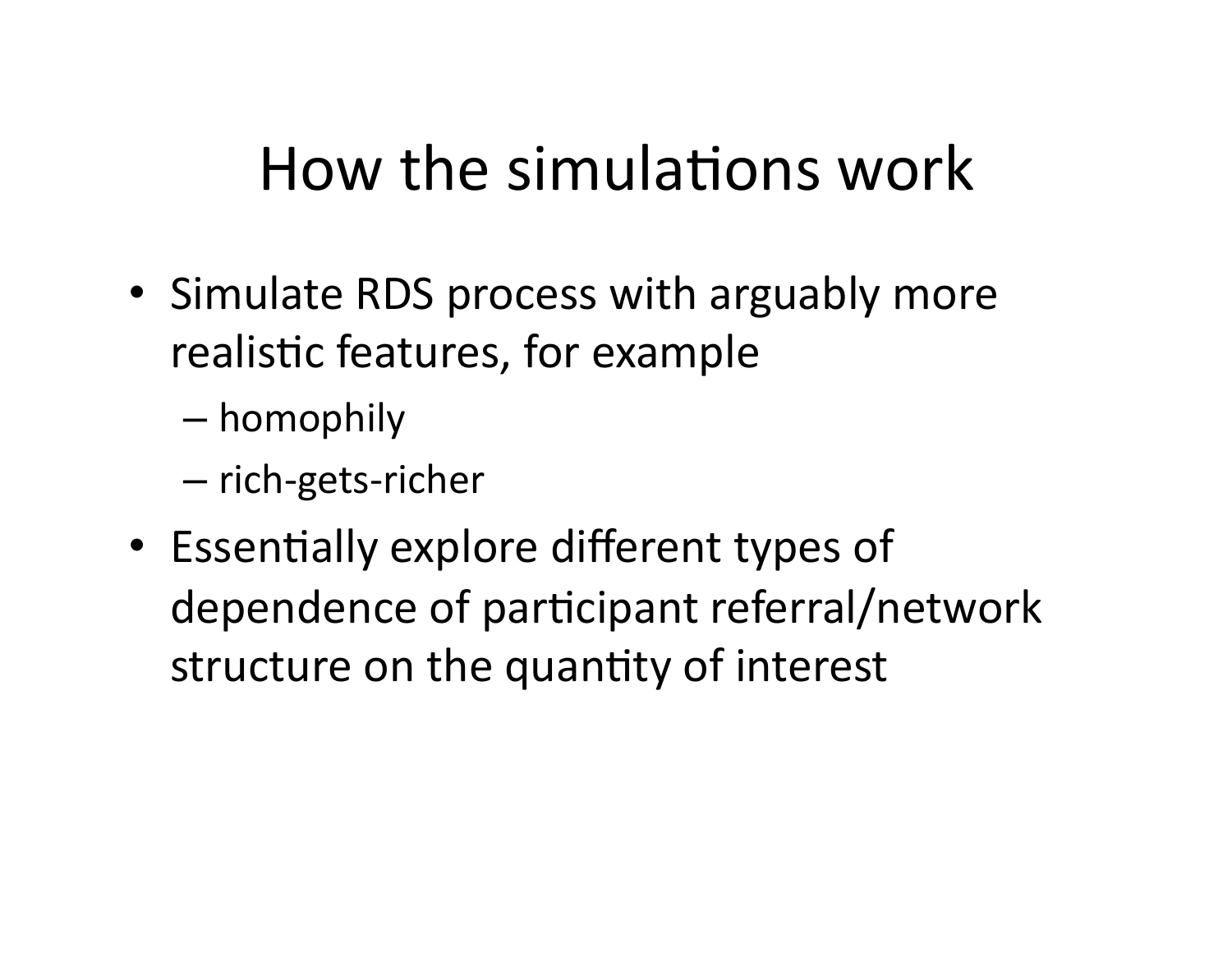### An example of a finding

• The plain mean outperforms the VH estimator on networks with homophily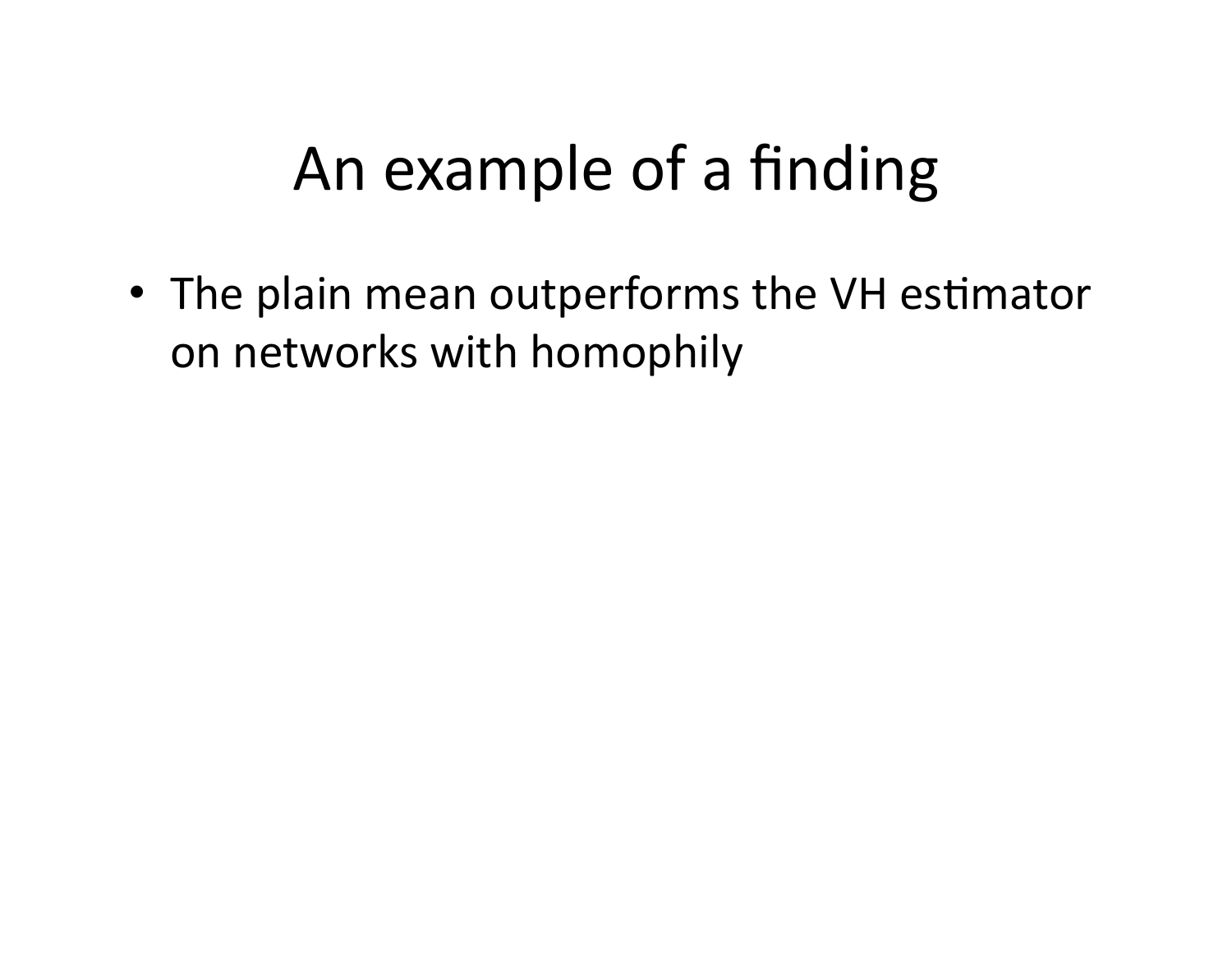





 $\frac{1}{35}$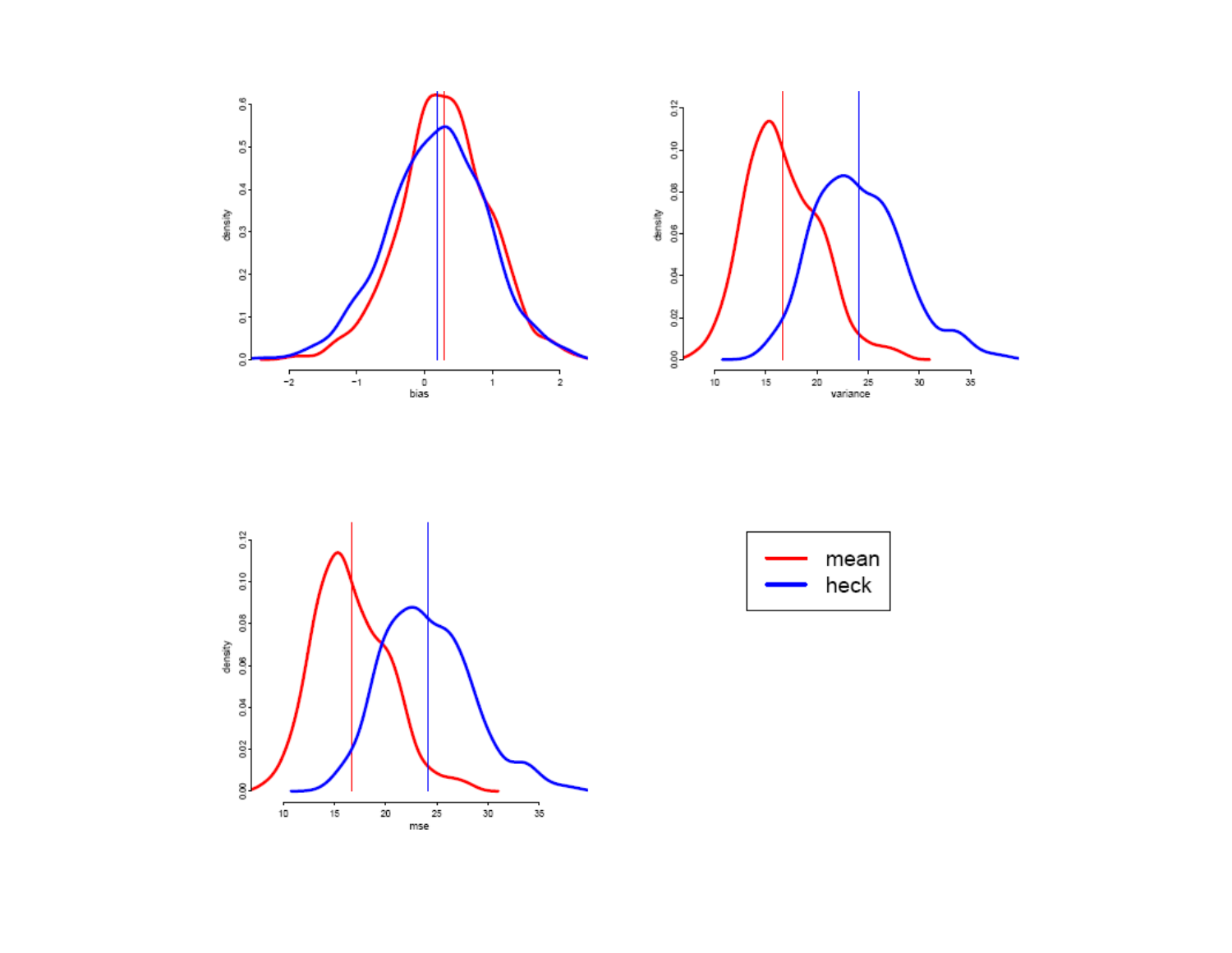## Other findings

- The VH estimator generally outperforms the plain mean under rich-gets-richer scenarios
- A number of coupons larger than 2 is necessary to keep the chains going
- The gap in performance between the estimators is increasing with population size
- Personal network size estimation may be detrimental to the performance of the VH estimator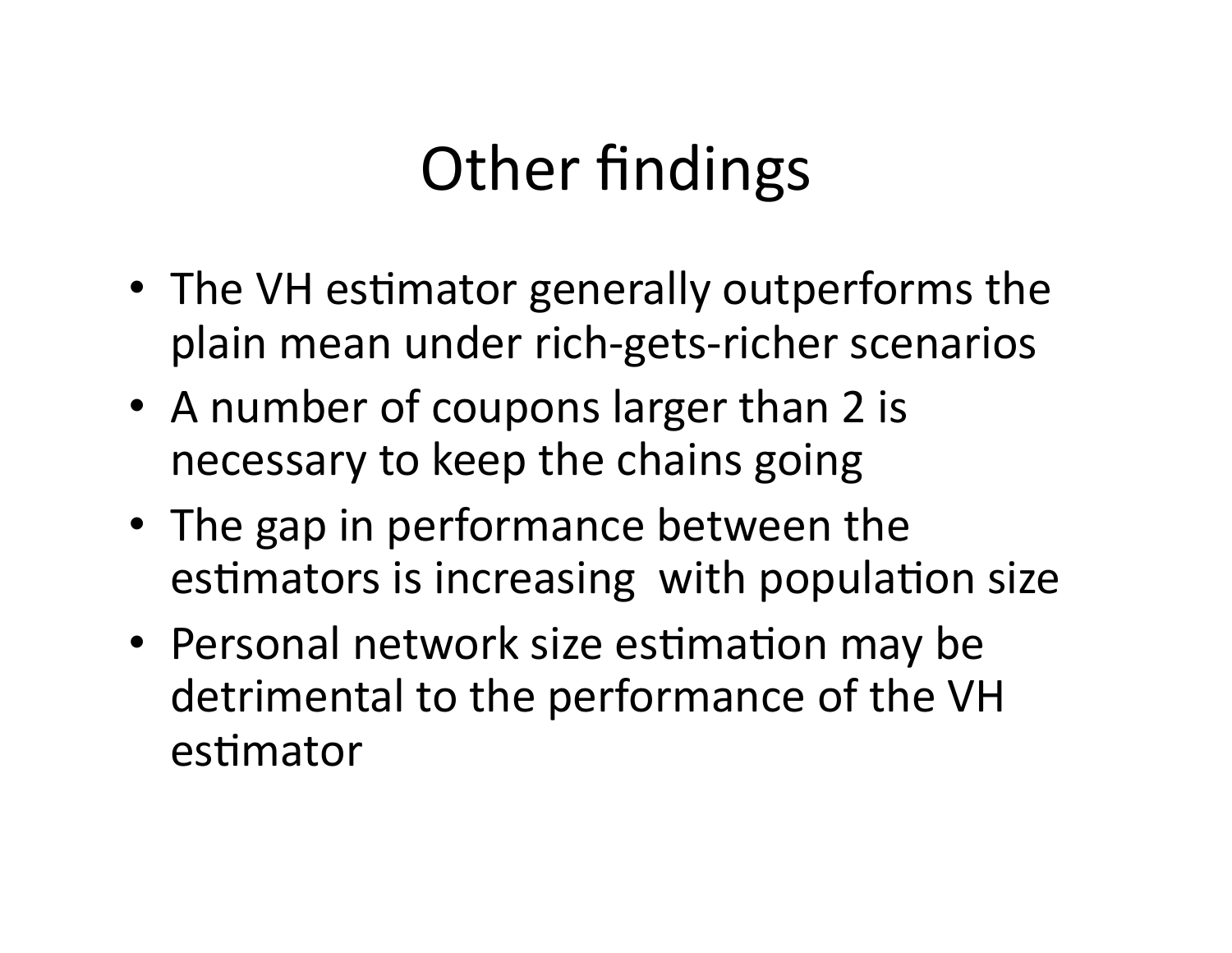### Conclusion+

- The plain mean may be more appropriate than the VH estimator in some settings!
- Valuable intuition for RDS process and related estimation may be obtained via simulation
- Direct implication a model-based inference approach (much needed)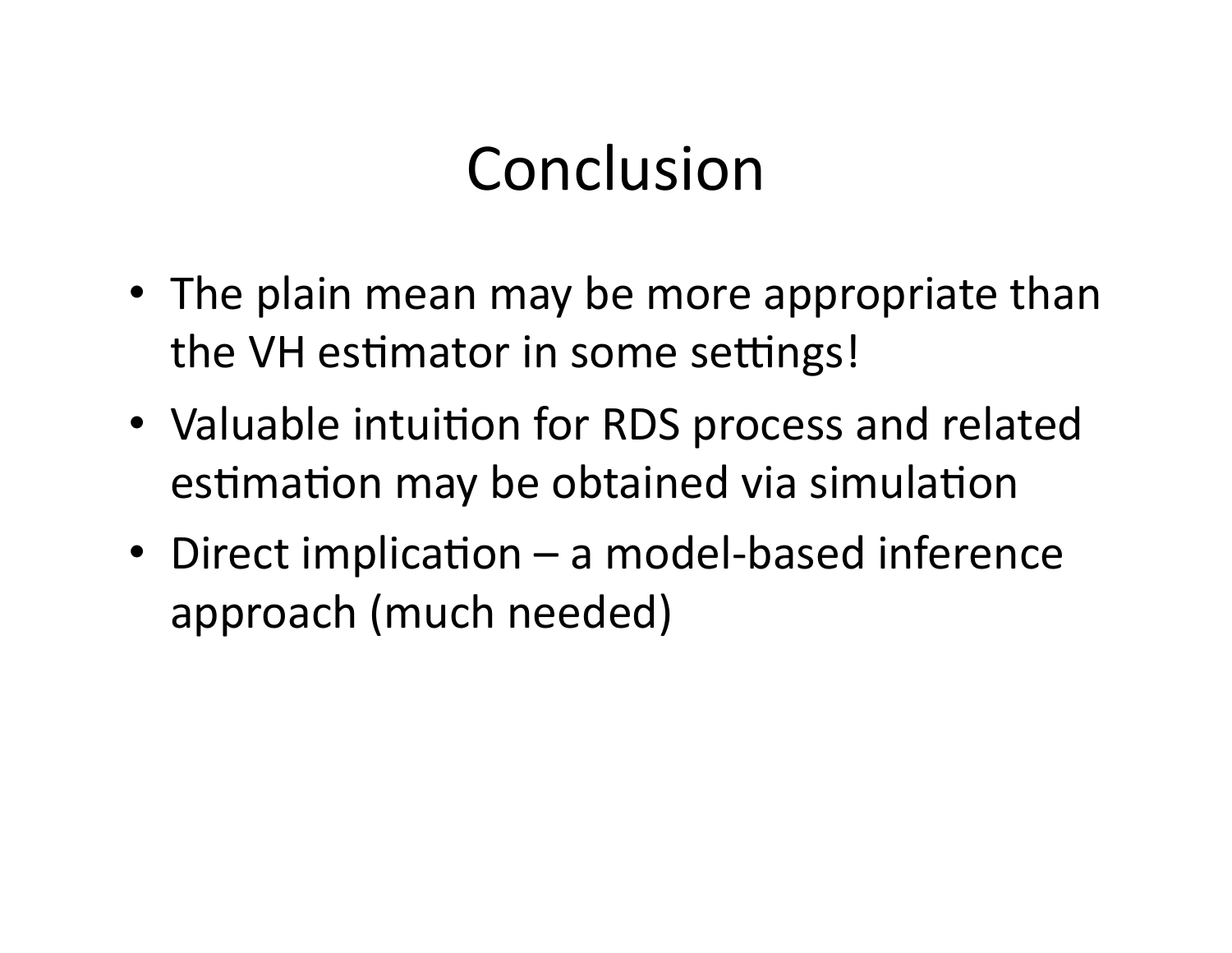### Thank you

- The audience
- My advisor Joe Blitzstein